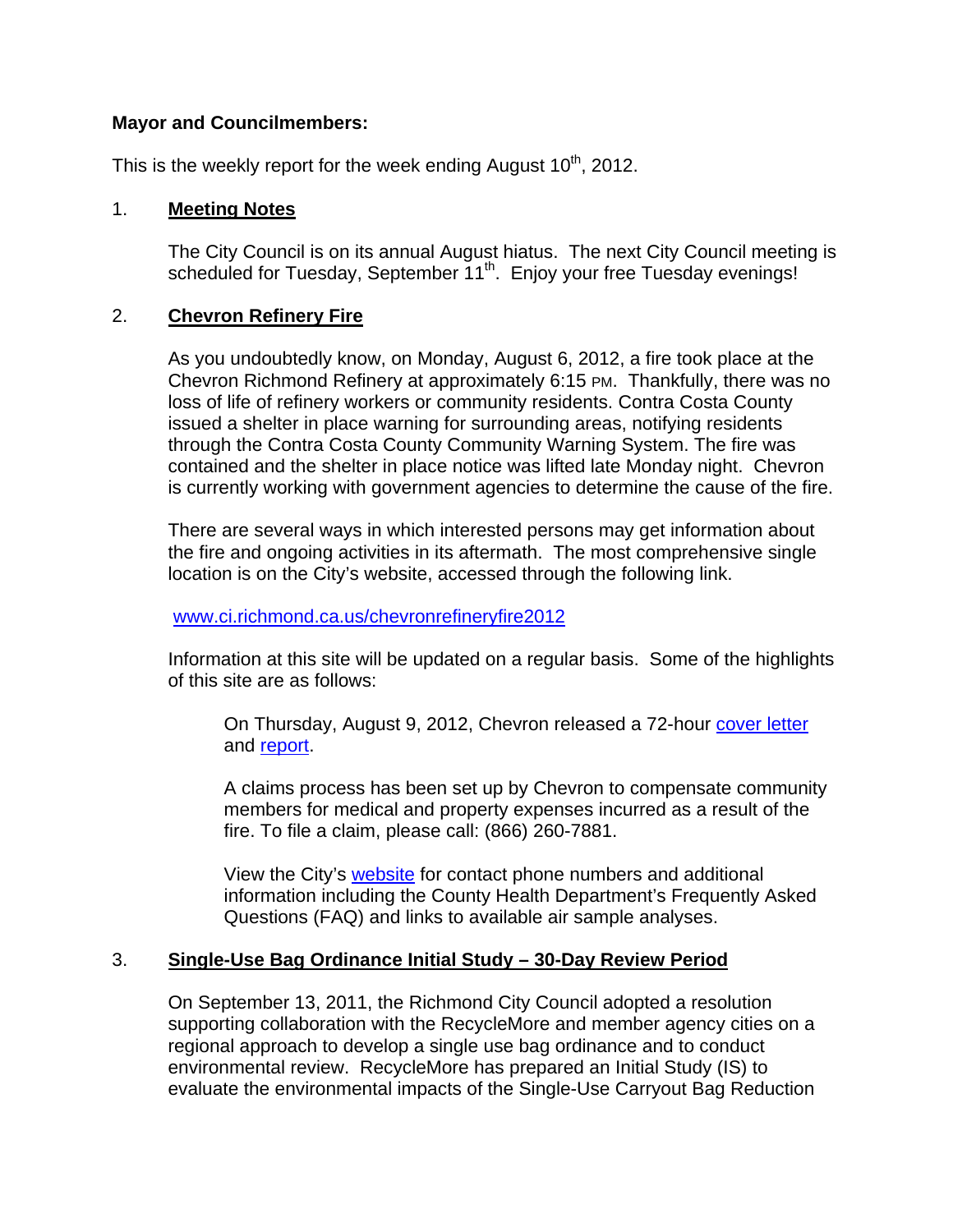Ordinance described below, as required by the California Environmental Quality Act (CEQA). As mandated by State Law, the review period for this document is 30 (thirty) days, beginning on August 6, 2012 and closes on September 5, 2012. Based upon the conclusions set forth in the IS, Recycle More proposes to adopt a Negative Declaration. You can view the full initial study at www.recyclemore.com.

RecycleMore will host a public hearing to respond to questions about the Initial Study and CEQA on August 28, 2012, from 5:30 PM to 7:00 PM at the Richmond Council Chambers.

#### $4.$ The Promise of Persistence: Another LEAP Success Story

The Richmond Library's LEAP (Literacy for Every Adult Person) program is one success story after another, as I have frequently featured in the weekly report. Here is another.

By the  $7<sup>th</sup>$  grade, Charles Gaines found school boring and left. During the elementary school years, Charles had a teacher/mentor who taught him how to solve math problems in his head and keep his mind sharp. But in the  $7<sup>th</sup>$  grade, Charles left school and got caught up with the streets. After selling drugs and doing a variety of criminal activity, Charles ended up in Juvenile Hall. The staff encouraged him to take advantage of the free programs, so Charles enrolled in the Write to Read program, a library literacy program for Alameda County. His teacher encouraged him to take the GED. This was ten years ago. Charles took the GED and didn't pass. He eventually ended up at Santa Rita for drug possession and then for a series of "failure to appears." When Charles turned 22, he had his first son and his life changed.



Now 28, Charles is ready to prepare for the GED, again. Charles told LEAP, "I need a GED; I could have done it a long time ago, but I didn't." Now, a father of two children, ages 4 and 6, he works at a variety of jobs to maintain his home and family. His dream is to be a contractor and to own his business.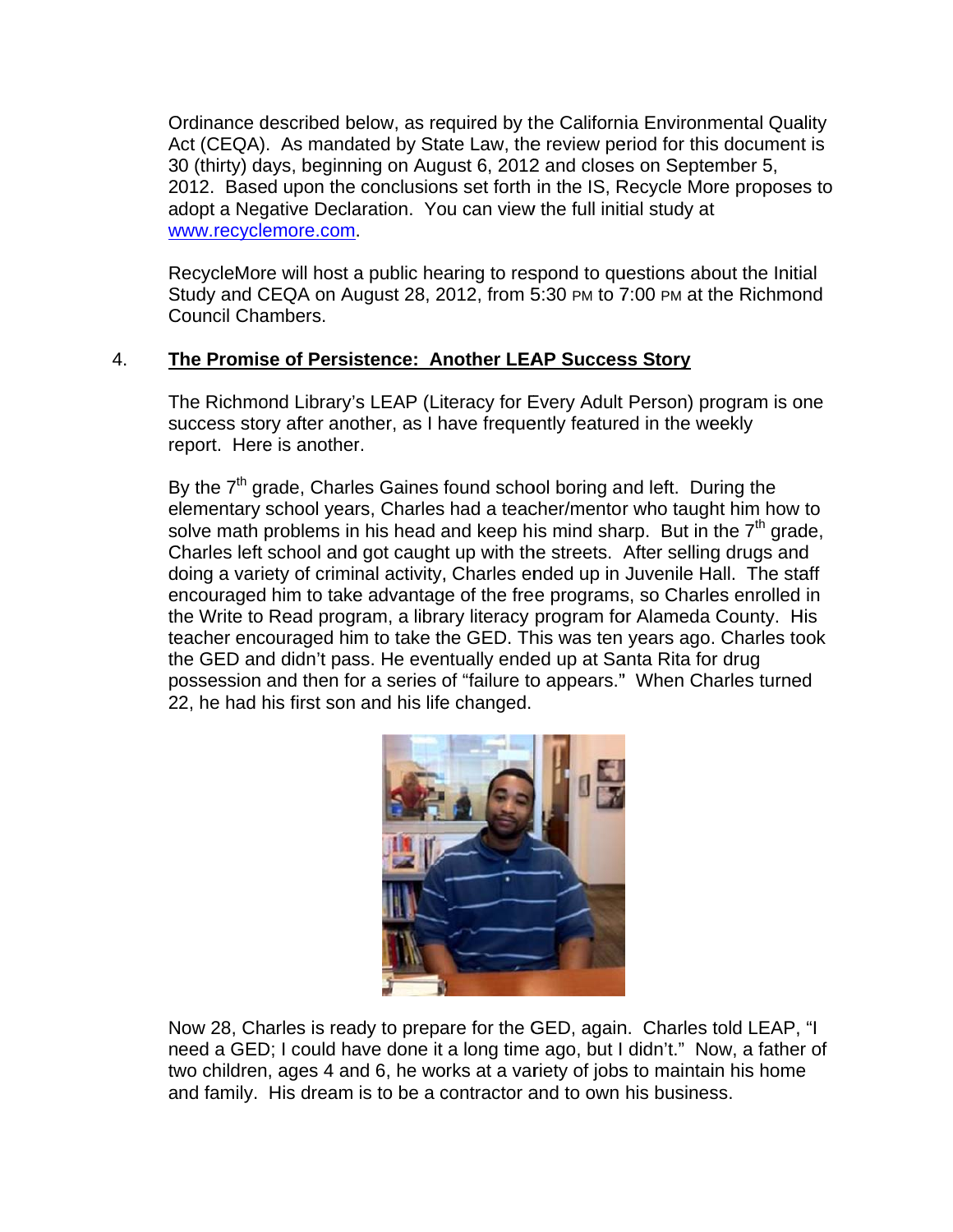Although Charles spent time in "the streets", Charles also had a grandfather and uncle that taught him skills that left an indelible mark on his dreams. From the age of 12, Charles learned many skills in construction and found that he loved roofing. Now, Charles would like to formalize his construction skills. After he completes his tutoring at LEAP and gets a GED, he sees several possibilities, including enrolling in Richmond Builds.

Two years ago, Charles returned to Juvenile Hall to encourage incarcerated youth toward positive change. According to Charles, "I told them to take advantage of all the free programs and pay attention to all the things that matter." Charles appears to be following his own positive advice. We look forward to graduating Charles from LEAP by the end of this year.

# 5. **Recreation Highlights**

### Tennis

From July 26<sup>th</sup> through July 29<sup>th</sup>, several Recreation Department tennis participants attended a competitive, all girls tennis camp offered by the Northern California US Tennis Association at San Jose State University. The camp provided players with a great opportunity for improving their tennis skills. The girls enjoyed daily instruction, fitness and nutrition information, individual play analysis, a tour of the campus, and fun evening activities.

# Youth Swimming

The aquatics program is enjoying its  $4<sup>th</sup>$  annual summer session of successful youth group swim lessons with classes at maximum capacity. In September, lessons will continue for the fall, with swim programs for both youth and adults.

#### Kids-N-Motion Summer Camp

On Wednesday August  $8<sup>th</sup>$ , 2012, 75 participants and staff from the Richmond Recreation Complex Summer Camp walked to Richmond PAL for an anti-bullying presentation. Participants then walked to the Nevin Community Center to join the participants of the Nevin Summer Camp for a friendly game of dodge ball, basketball and to share lunch. The Recreation Complex Summer Camp has been encouraging the participants to stay fit and learn about their City by walking to all local field trips, including, the Richmond Swim Center and the Downtown Farmers Market.

#### Lights, Camera, Action!

Richmond Recreation Complex Summer Camp participants enjoyed the Lights, Camera, Action theme of the week, where they learned about various special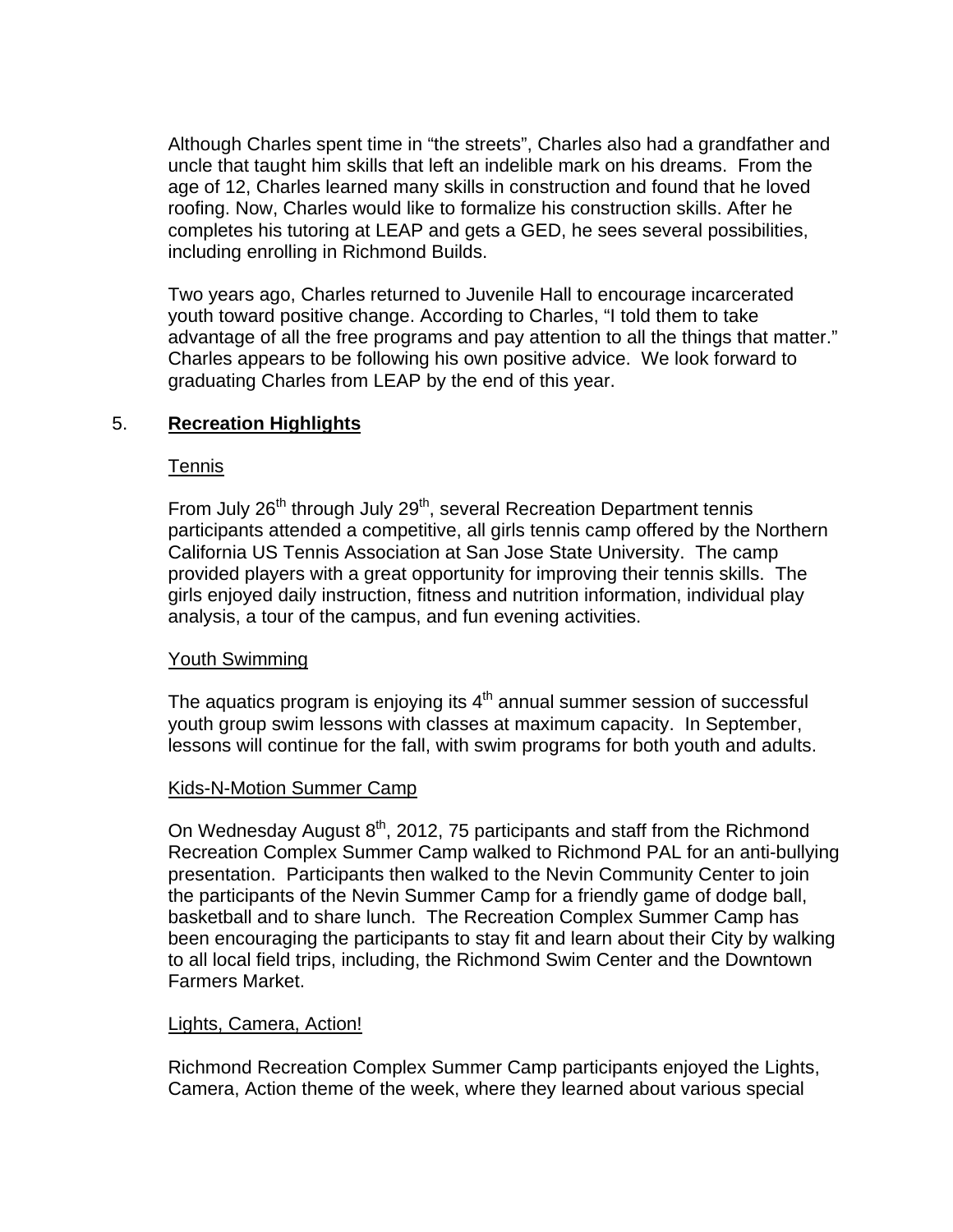effects techniques via video and computer. The participants have recently been experimenting with Chroma Key, a visual effect usually used by news weather people, basic animation and time lapse videography, creating illusions such as a Lego structure building itself.

During the final week and a half of camp, participants will resume the theme by producing costumes or props for a simple short video. The premier of the video project will be August 17<sup>th</sup>, the crescendo to the last day of Summer Camp 2012.

#### 6. **Public Works**

Facilities Maintenance Division: Carpenters repaired the entrance door to the Booker T. Anderson Community Center, repaired the "Self-Help" counter at 450 Civic Center Plaza, and completed the wall repairs at Fire Station #63.

The Stationary Engineers replaced four contactors and fan belts within the air conditioning unit in the basement of 450 Civic Center Plaza, repaired the furnace in the Starlight Building located on 27<sup>th</sup> Street and Macdonald Avenue, serviced the water feature at Civic Center Plaza, replaced two exhaust fans at the Disabled Peoples Recreation Center (DPRC), and repaired the water fountain at Martin Luther King Jr. Park next to the restrooms.

Painters began power washing the exterior of the Main Library.



Main Library Exterior Cleaning.

The Electricians repaired the controller located at South 49<sup>th</sup> Street and Cutting Boulevard, the broken street light conduit on Leona Avenue, installed traffic loops on South 37<sup>th</sup> Street between Cutting and Carlson Boulevards, and installed a traffic head damaged by an accident at Cutting Boulevard and Harbour Way.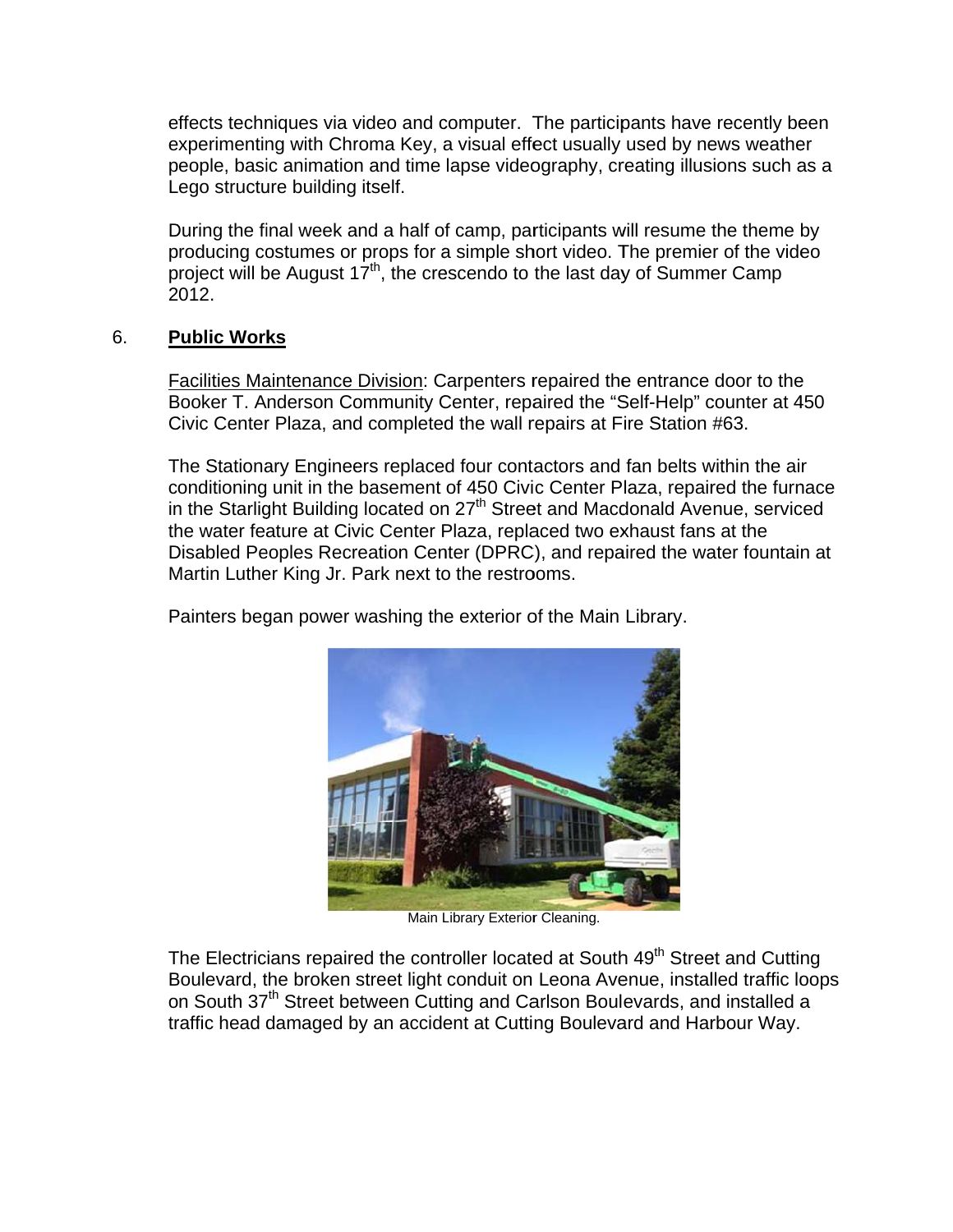

Traffic Loop Installation on South 37<sup>th</sup> Street and Cutting Boulevard



Installation of a Signal at Cutting Boulevard and Harbour Way

Parks and Landscaping Division: Parks crew has begun cleaning the parks and play lots after the Chevron Fire.



Cleaning of Humphrey Play Lot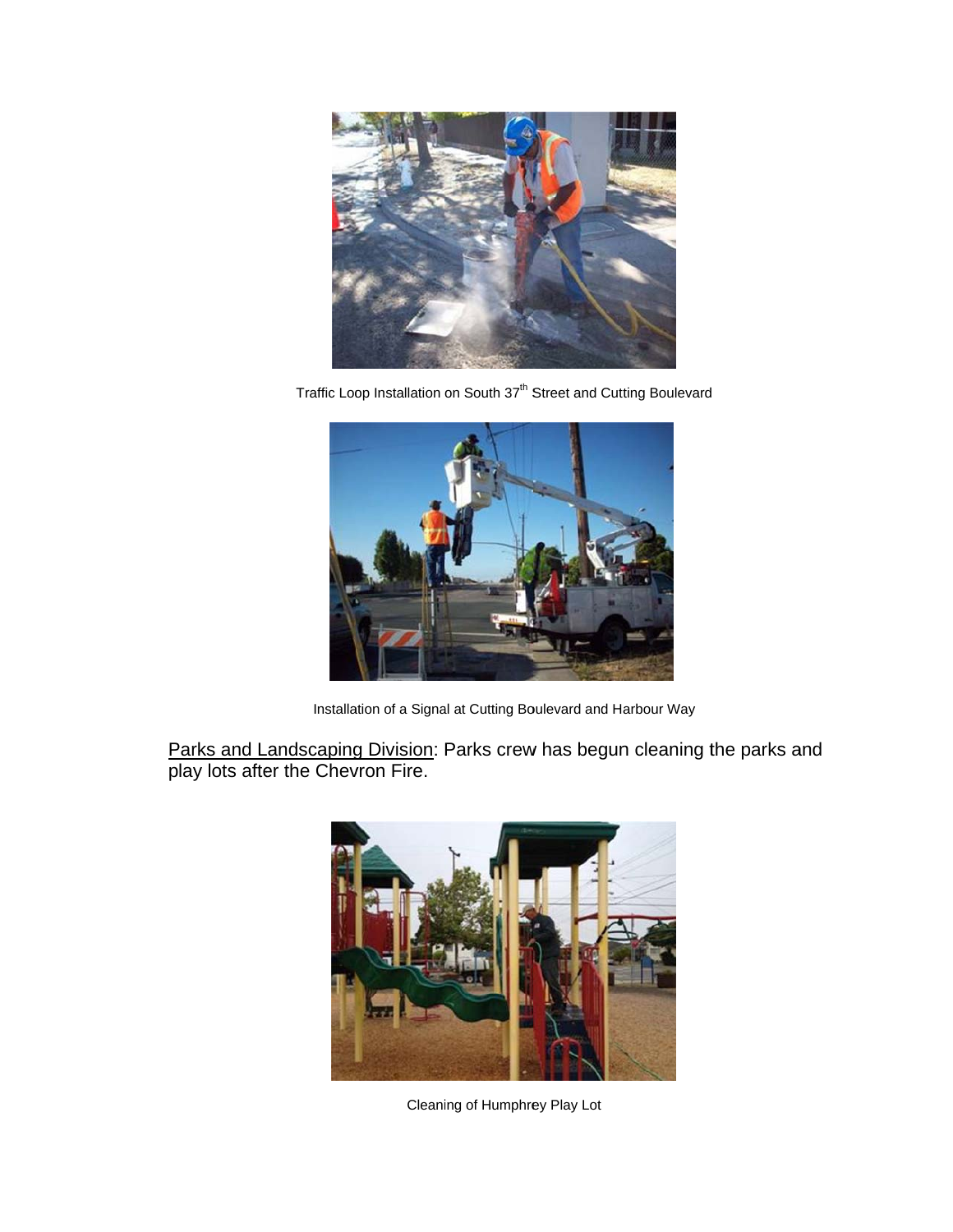Crew also completed the final preparations for the Solano Play Lot for the Grand Opening this Saturday, August 11<sup>th</sup> at 11:00am, completed the final preparations for the Grand Opening of the tennis courts at the Plunge, prepared sights for National Night Out, vegetation management on the Richmond Parkway, landscape maintenance at Country Club and Bay Vista Parks, and San Pablo Avenue and Hilltop Drive, and completed irrigation repairs at Fairmede Park.



**Plunge Grand Opening** 



Vegetation Management on the Richmond Parkway

The Tree crew trimmed and pruned trees along Parkside Drive and Club Lane for paving work, trees on Duboce Avenue for Code Enforcement, on Cypress Avenue, and around Lovonya DeJean Middle School.

Streets Division: Pavement Maintenance grinded and paved South 37<sup>th</sup> Street from Cutting to Carlson Boulevard.

Street Cleaning: Regularly scheduled commercial and residential routes for the first Monday and Tuesday, as well as the second Wednesday through Friday are: